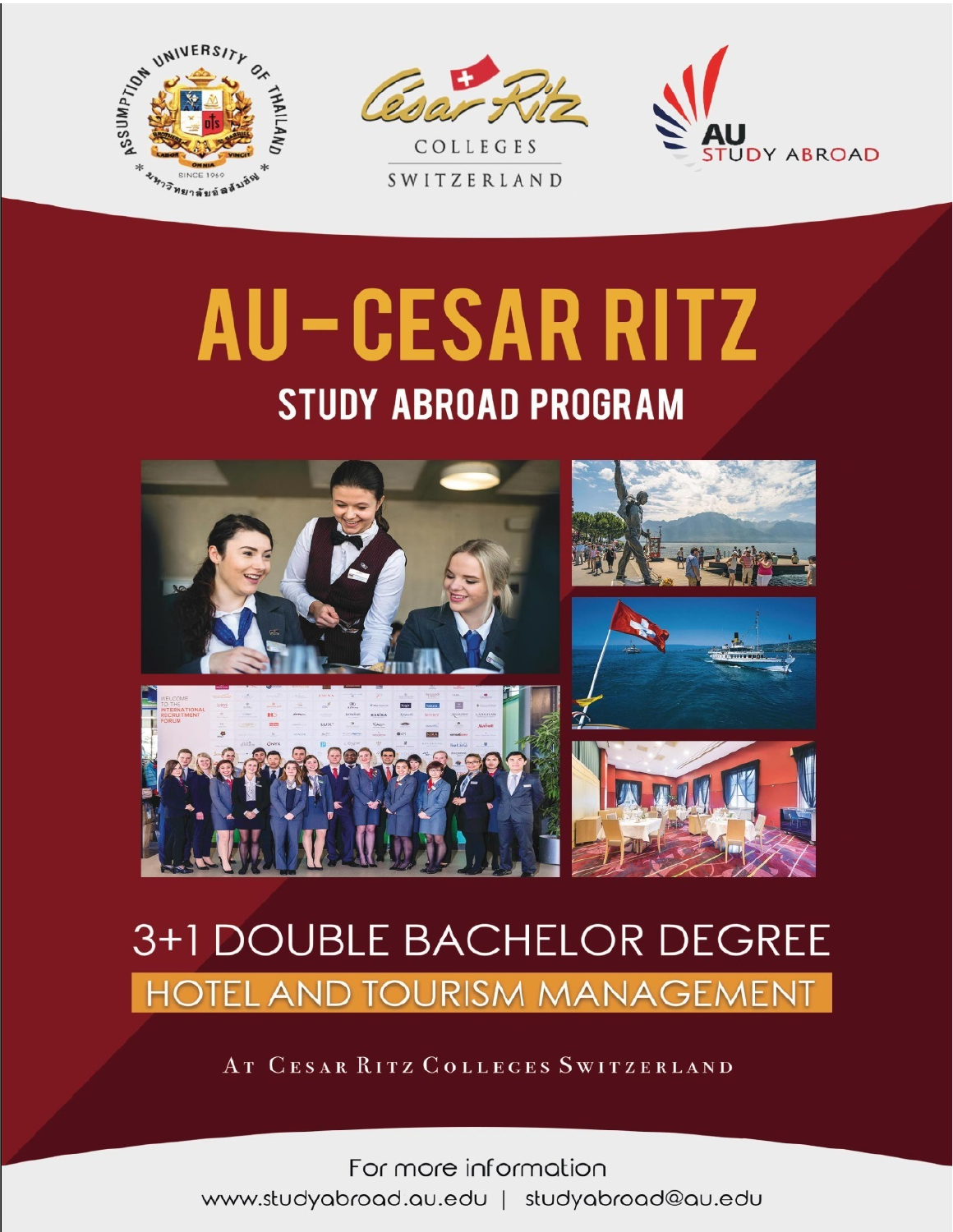## **STUDY PLAN**

#### Double Bachelor Degree with Cesar Ritz Colleges Switzerland (CRCS)

| <b>Assumption University (AU)</b> |      |                                                                   | First Year (Freshmen) - at AU |      |                                             |
|-----------------------------------|------|-------------------------------------------------------------------|-------------------------------|------|---------------------------------------------|
| <b>First Semester</b>             |      |                                                                   | <b>Second Semester</b>        |      |                                             |
|                                   |      | Course Code Course Title                                          | <b>Course Code</b>            |      | <b>Course Title</b>                         |
| BG                                | 1001 | English I                                                         | <b>ACT</b>                    | 1600 | <b>Fundamentals of Financial Accounting</b> |
| BG                                | 1200 | <b>Mathematics for Business</b>                                   | BG                            | 1002 | English II                                  |
| <b>SA</b>                         | 1201 | Statistics I                                                      | BG                            | 1401 | <b>Business Law II</b>                      |
| BG                                | 1400 | Business Law I                                                    | SA                            | 2200 | Statistics II                               |
| BG                                | 1204 | <b>Physical Education</b>                                         | ECO                           | 2201 | <b>Microeconomics</b>                       |
| <b>GE</b>                         | 1301 | <b>Environmental Science</b>                                      | MIS                           | 1221 | <b>Computer Literacy</b>                    |
| GE                                | 1403 | Communication in Thai                                             | <b>MGT</b>                    | 1101 | <b>Introduction to Business</b>             |
| Or GE                             | 1401 | Language and Communication Skills<br>(For International Students) |                               |      |                                             |

| <b>First Semester</b> |      | <b>Second Semester</b>                           |                    |      |                                           |  |
|-----------------------|------|--------------------------------------------------|--------------------|------|-------------------------------------------|--|
| Course                |      | Code Course Title                                | <b>Course Code</b> |      | <b>Course Title</b>                       |  |
| ACT                   |      | 2620 Fundamentals of Managerial Accounting       | BG                 | 2001 | English <sub>IV</sub>                     |  |
| BG                    | 2000 | English III                                      | <b>FIN</b>         | 2201 | <b>Principal of Finance</b>               |  |
| ECO                   | 2202 | Macroeconomics                                   | GS                 | 1003 | <b>World Civilization</b>                 |  |
| <b>MIS</b>            | 2111 | Introduction to Management Information System GE |                    | 2202 | <b>Ethics</b>                             |  |
| MGT                   | 2404 | Managerial Psychology                            | <b>IBM</b>         | 2702 | <b>International Business Environment</b> |  |
| MGT                   | 2900 | Principles of Management                         | <b>MKT</b>         | 2280 | <b>Principles of Marketing</b>            |  |

#### Second Year (Sophomore) - at AU

#### Third Year (Junior) - at AU **Cocond Competer**

| <b>First Semester</b> |      |                                        | <b>Second Semester</b> |      |                                             |  |
|-----------------------|------|----------------------------------------|------------------------|------|---------------------------------------------|--|
| Course                | Code | <b>Course Title</b>                    | <b>Course Code</b>     |      | <b>Course Title</b>                         |  |
| <b>MIS</b>            | 2221 | Quantitative Analysis Tool             | <b>MGT</b>             | 3905 | <b>Operations Management</b>                |  |
| <b>FIN</b>            | 3701 | <b>Corporate Finance</b>               | <b>HTM</b>             | 4302 | <b>Event Management</b>                     |  |
| <b>HTM</b>            | 3101 | Introduction to Hospitality Management | <b>HTM</b>             | 3002 | <b>Business Operation and Leadership in</b> |  |
| <b>HTM</b>            | 3102 | Introduction to Tourism Management     |                        |      | Hospitalityand and Tourism                  |  |
| <b>HTM</b>            | 3205 | Marketing in Hospitality and Tourism   | <b>HTM</b>             | 3204 | Human Resource Management in                |  |
| <b>HTM</b>            | 3103 | Consumer Behavior in Hospitality and   |                        |      | <b>Hospitality and Tourism</b>              |  |
|                       |      | <b>Tourism Industry</b>                | <b>HTM</b>             | 4210 | Strategic Management in Hospitality         |  |
| <b>MGT</b>            | 3940 | <b>Business Research Methodology</b>   |                        |      | and Tourism                                 |  |
| *Completed Ethics 1-8 |      |                                        | <b>MGT</b>             | 4914 | Entrepreneurship                            |  |

### Fourth Year (Senior) - Three Terms at CRCS

#### Cesar Ritz Colleges Switzerland (CRCS) at Le Bouveret Campus or Lucerne Campus

#### Term 1 (11 weeks)

- Term 2 (11 weeks)
- «Introduction to Hospitality and **Tourism Management** 
	-
- .Management Information System
- .Nutrition, Health and Special Diets
- .Personal Development and Life Skills
- .Introduction to Industry Experience
- .Introduction to Food Service
- •Language 1 (French)
- - . Fine Dining Operations and Management
	- .Business Writing
	- .Wine and Beverage Management
	- .Mathematics for Hospitality Business Managers
	- •Language 2 (French)

#### Term 3 (11 weeks)

- «Rooms Division Operations
- . Current Global and Socail Issues
- **.Business Statistics**
- .Microeconomics for Hospitality
- . Financial Accounting

Plus Six months paid internship in Switzerland or another country Internships in Switzerland are only available to those students with an intermediate level of German or French (equivalent to 2 terms of credits at Cesar Ritz Colleges Switzerland)

#### Please note:

- Course curriculum is subject to change.
- . Any student interested in this program who does not have the required subjects for transfer should contact the Chair of HTM to discuss a progression route.
- · Progression will be confirmed on individual basis, according to courses passed/covered.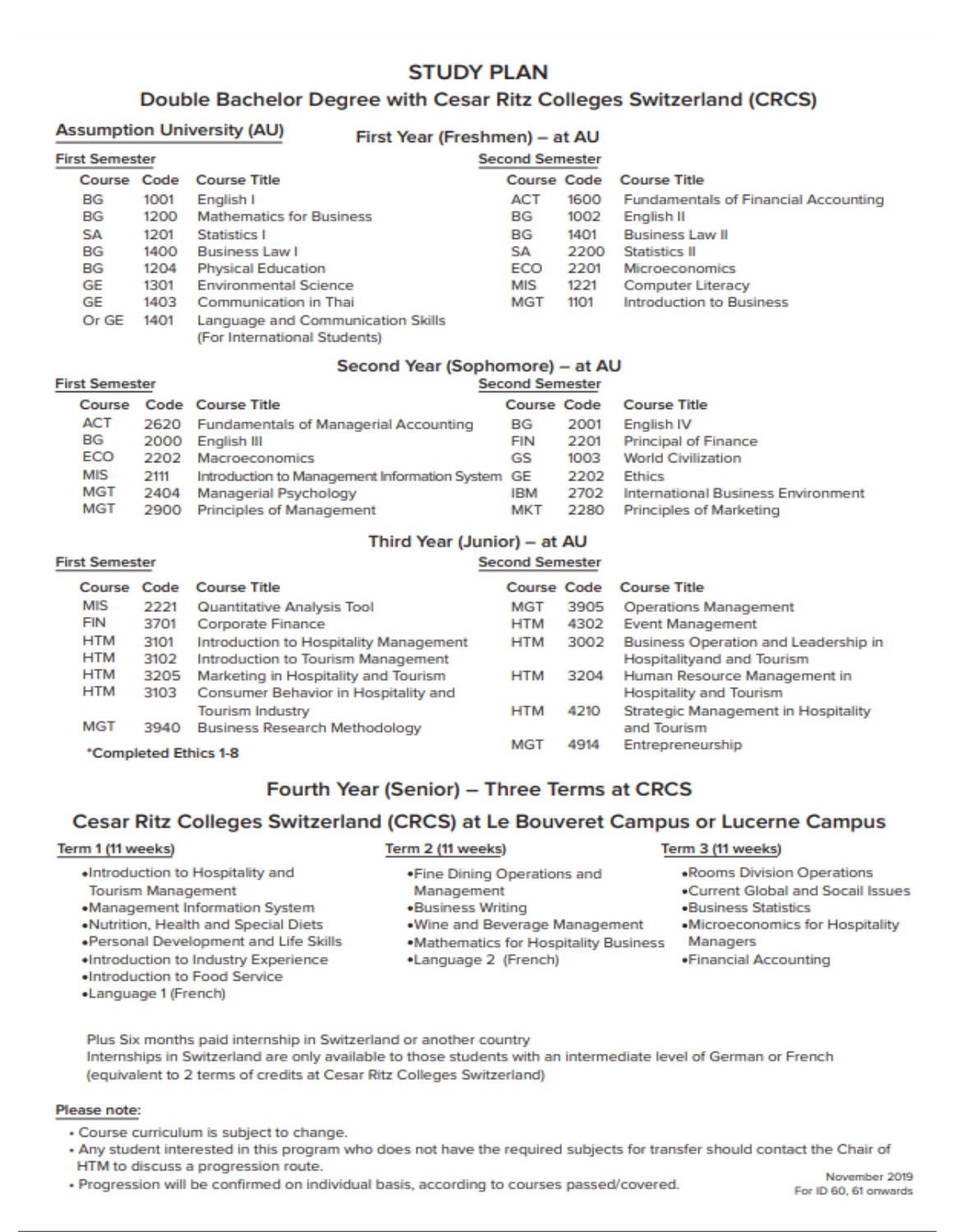## SUGGESTED STUDY PLAN for ID 63, 64, 65, 66, 67 (intakes since 2020) Bachelor Degree **–** Double Degree with Cesar Ritz Colleges Switzerland

#### **First Year (Freshmen) - at AU**

| <b>First Semester</b> |                                       |                    | <b>Second Semester</b>                              |  |  |
|-----------------------|---------------------------------------|--------------------|-----------------------------------------------------|--|--|
| <b>Course Code</b>    | <b>Course Title</b>                   | <b>Course Code</b> | <b>Course Title</b>                                 |  |  |
| BG 1001               | English I                             | BG 1002            | English II                                          |  |  |
| GE 1302               | <b>Ecology and Sustainability</b>     | GE 1403            | Communication in Thai (or GE 1405 for International |  |  |
|                       |                                       |                    | Students)                                           |  |  |
| LAW 1201              | <b>Business Law for Entrepreneurs</b> | SA 1001            | <b>Business Statistics I</b>                        |  |  |
| MA 1200               | <b>Mathematics for Business</b>       | <b>BBA 1002</b>    | <b>Microeconomics</b>                               |  |  |
| <b>BBA 1001</b>       | <b>Business Exploration</b>           | <b>BBA 1103</b>    | <b>Fundamentals of Financial Accounting</b>         |  |  |
| <b>BBA 1101</b>       | Seminar in Business I                 | <b>BBA 1104</b>    | <b>Fundamentals of Marketing</b>                    |  |  |
| <b>BBA 1102</b>       | Data and Information Literacy         | GE 1204            | <b>Physical Education</b>                           |  |  |

### **Second Year (Sophomore) - at AU**

| <b>First Semester</b> |                                    | <b>Second Semester</b> |                                          |  |
|-----------------------|------------------------------------|------------------------|------------------------------------------|--|
| <b>Course Code</b>    | <b>Course Title</b>                | <b>Course Code</b>     | <b>Course Title</b>                      |  |
| <b>BG 2000</b>        | English III                        | BG 2001                | English IV                               |  |
| SA 2001               | <b>Business Statistics II</b>      | GE 2102                | Human Heritage and Globalization         |  |
| <b>BBA 2001</b>       | Human Behavior                     | GE 2202                | Ethics                                   |  |
| <b>BBA 2002</b>       | Economic and Financial Environment | <b>BBA 2103</b>        | Corporate Finance                        |  |
| <b>BBA 2101</b>       | <b>Fundamentals of Managerial</b>  | <b>BBA 2104</b>        | <b>Global Strategy and Communication</b> |  |
| <b>BBA 2102</b>       | Organization and Management        | <b>BBA 2105</b>        | Operation and Supply Chain Management    |  |
|                       |                                    | <b>BBA 2106</b>        | Seminar in Business II                   |  |

#### **Third Year (Junior) - at AU**

| <b>First Semester</b> |                                      | <b>Second Semester</b> |                                                     |
|-----------------------|--------------------------------------|------------------------|-----------------------------------------------------|
| <b>Course Code</b>    | <b>Course Title</b>                  | <b>Course Code</b>     | <b>Course Title</b>                                 |
| <b>BHT 3201</b>       | Introduction to Hospitality and      | <b>BHT 3301</b>        | Human Resource Management in Hospitality and        |
|                       | Tourism Management                   |                        | Tourism                                             |
| <b>BHT 3202</b>       | Consumer Behavior in Hospitality and | <b>BHT 3401</b>        | Event Management                                    |
|                       | Tourism Industry                     |                        |                                                     |
| <b>BHT 3203</b>       | Food and Beverage Management         | <b>BHT 4301</b>        | IT for Hospitality and Tourism                      |
| <b>BHT 3205</b>       | Marketing in Hospitality and Tourism | <b>BHT 4302</b>        | Operation and Leadership in Hospitality and Tourism |
| <b>BHT 3407</b>       | Introduction to Airline Business     | <b>BHT 4303</b>        | Strategic Management in Hospitality and Tourism     |
|                       | Management                           |                        |                                                     |
| <b>BBA 3101</b>       | <b>Business Research</b>             | <b>BBA 4101</b>        | Entrepreneurship                                    |

**\* Complete Ethics I-VII**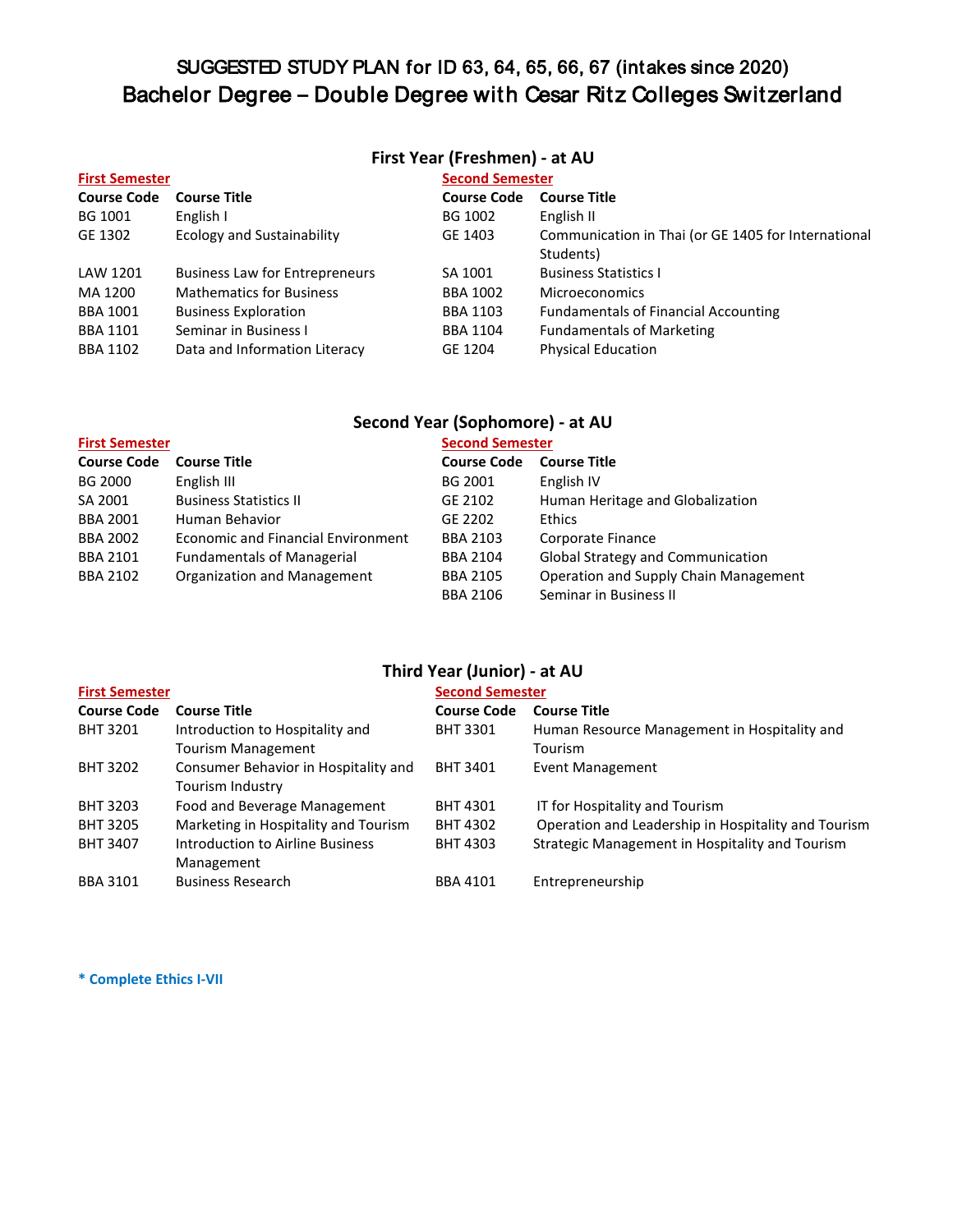#### **Fourth Year (Senior) – Three Terms at CRCS for Oct 2022**

#### **3 x 11 weeks Cesar Ritz Colleges Switzerland (CRCS) at Le Bouveret OR Lucerne Campus**

#### **Term 1 (11 Weeks) Term 2 (11 Weeks) Term 3 (11 Weeks)**

- Introduction to Hospitality & Tourism Management
- Management Information System
- Nutrition, Health and Special Diets
- Personal Development and Life Skills
- Introduction to Industry Experience (1 credit seminar)
- Introduction to Foodservice (1 credit seminar)
- French or German I

- Fine Dining and operations Management
- Business Writing
- Mathematics for Hospitality Business
- Wine and Beverage Management
- French or German II

- Rooms Division Operations
- Hotel & Restaurant Design
- Hospitality Business Ethics
- Two Chosen subjects from "Current Global and Social Issues " OR " Business Statistics " OR " Microeconomics for Hospitality Managers" OR " Financial Accounting"

#### **Fourth Year (Senior) – Three Terms at CRCS from Jan 2023 onward**

#### **2 x 11 weeks Cesar Ritz Colleges Switzerland (CRCS) at Le Bouveret Campus OR Lucerne Campus**

- Culture Diversity in Organizations
- Personal Development and Life Skills
- French or German I
- Introduction to Industry Experience(1 credit seminar)
- Introduction to Foodservice (1 credit seminar)
- Business Writing
- Wine and Beverage Management

- Fine Dining and operations Management
- French or German II
- Rooms Division Operations
- Hotel & Restaurant Design
- Current Global and Social Issues

#### **1x11 week Cesar Ritz Colleges Switzerland (CRCS) at Brig Campus Term 1 (11 Weeks) Term 2 (11 Weeks) Term 3 (11 Weeks)**

- Decision Analysis for Entrepreneurs
- Innovation: from Creativity to Entrepreneurship
- International Tourism
- Career Management
- Service Operations Management
- Food , Beverage & Event Management

### **\*\*\* CRCS intake only Jan, July, and October \*\*\***

**Paid Internship in Switzerland or worldwide (local conditions apply) 4-6 months**